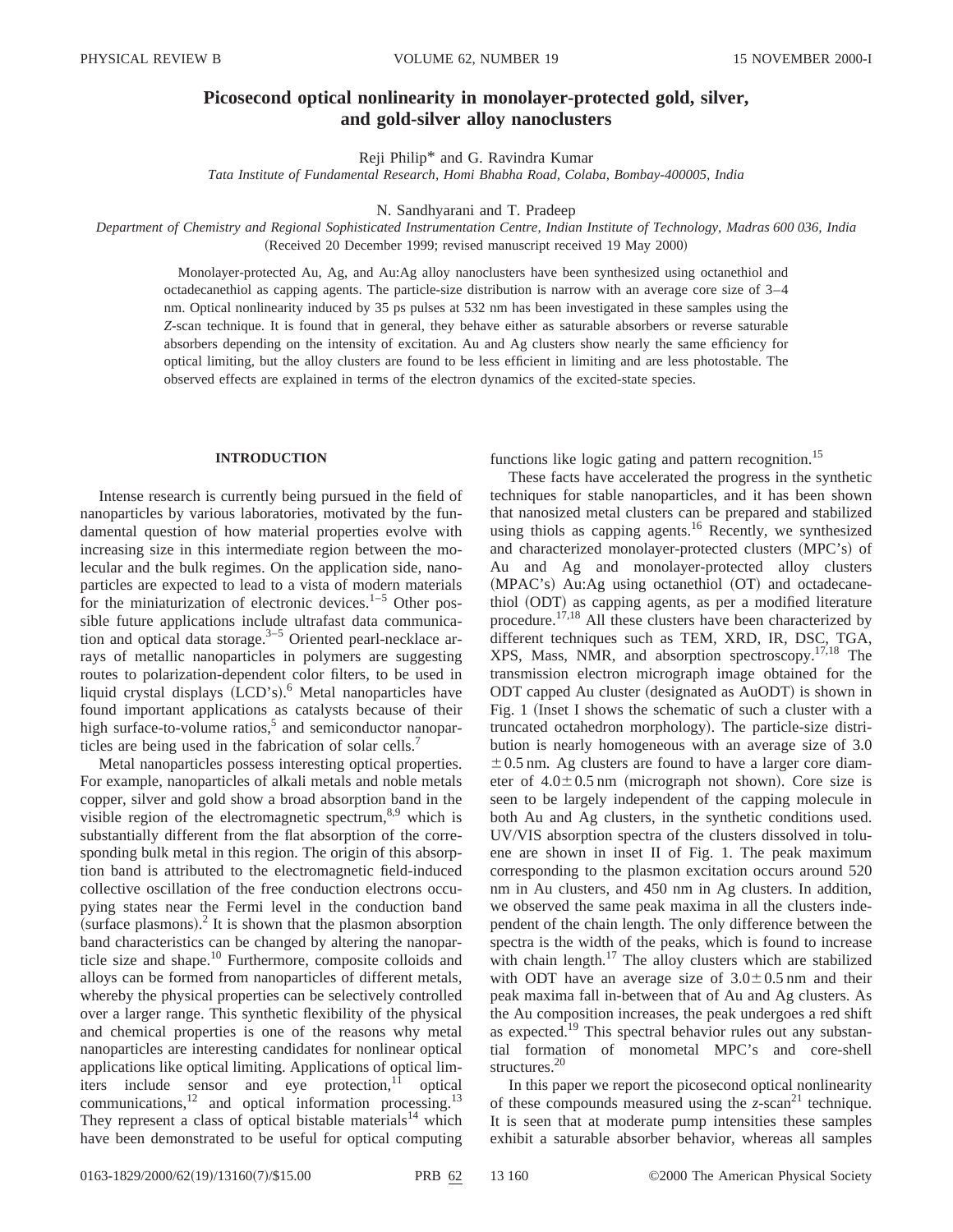

FIG. 1. Transmission electron micrograph of AuODT. Lattice images are marked with arrows. Inset I shows the schematic of a cluster. (a), (b), and (c) represent cluster core, unorganized alkyl chains, and ordered alkyl chains, respectively. Inset II shows the absorption spectra of (a) AgODT and (b)  $AuAg<sub>0.33</sub>$  and (c)  $AuODT$ clusters. Plasmon excitation peaks are marked.

show strong optical limiting at still higher intensities. The electron dynamics responsible for this peculiar nonlinear behavior in these systems is discussed.

# **EXPERIMENTAL**

Details of sample synthesis have been discussed elsewhere.<sup>17</sup> In short,  $Ag^+$  (or  $Au^{3+}$ ) ions are phase transferred to the toluene phase (from the aqueous medium) by a phase transfer reagent. To the resulting mixture, the thiol solution in toluene is added with vigorous stirring. The metal ions are reduced subsequently by the slow addition of aqueous sodium borohydride solution. The solution of the clusters is stirred overnight and the organic layer is separated. The clusters are precipitated by adding methanol and the resulting powder is washed several times with methanol to remove impurities and is air dried. Monolayer-protected Au:Ag alloy clusters also have been synthesized by the same method, by starting with mixtures of  $Ag^+$  and  $Au^{3+}$  with appropriate stoichiometry. For measurements discussed here we used compositions corresponding to  $AuAg<sub>0.75</sub>$ ,  $AuAg<sub>0.67</sub>$ , and Au $Ag<sub>0.33</sub>$ . All these clusters are soluble in nonpolar solvents.

Briefly, in a typical *z*-scan experimental setup, a laser beam with a transverse Gaussian profile is initially focused by a lens. The sample, the thickness of which is kept less than half the confocal length, is then moved along the axial direction of the focused beam in such a way that it moves away from the lens, passing through the focal point. At the focal point the sample experiences the maximum pump intensity, which will progressively decrease in either direction of motion from the focus. If a light detector is placed in the far field and the transmitted intensity is measured as a function of the position of the sample, one obtains an ''open aperture'' *z*-scan curve, the shape of which will reveal the presence of any absorptive nonlinearity in the sample. On the other hand, if a properly chosen aperture is placed in front of the detector, a ''closed aperture'' *z*-scan curve is obtained which will reflect the occurrence of refractive nonlinearities.

For our *z*-scan experiments, neat solutions of the samples are prepared by dissolving them in toluene, centrifuging for five minutes and collecting the supernatant liquid. Sample concentrations are so adjusted that every sample has a linear transmission of 50% at the excitation wavelength for a 1 mm pathlength. Solutions taken in a 1 mm quartz cuvette are excited by 532 nm, 35 ps plane polarized pulses from the second harmonic output of a hybrid mode-locked Nd:YAG laser. The laser operates at a 10 Hz repetition rate. The pulses are spatially and temporally Gaussian, and the beam diameter is approximately 0.8 cm. The beam spot radius at the focal point is measured to be approximately 14 microns. The cuvette is fixed on a microprocessor controlled translation stage that has a range of 30 cm and a resolution of 2 microns, so that it can be accurately moved through the focal region of the laser beam. A fast photodiode monitors the input laser energy, and an energy meter collects the transmitted beam. For the closed aperture measurements, a suitable aperture is placed in front of the energy meter. Data acquisition is facilitated in real time by the use of a PC.

The optical limiting data have been extracted from the open aperture *z*-scan measurements. From separate measurements we have found that the solvent toluene also shows an absorptive nonlinearity at the intensities used. The samples show both absorptive and refractive nonlinearities.

The *z*-scan setup has been tested by measuring the third order nonlinear refractive index intensity coefficient  $\gamma$  of the standard sample CS<sub>2</sub>. An average value of  $1.7 \times 10^{-11}$  esu was obtained, in good agreement with the reported value of  $1.2\times10^{-11}$  esu.<sup>21</sup>

## **RESULTS**

In a typical open aperture *z* scan, the open aperture transmission normalized to the linear transmission of the sample is plotted against the sample position measured relative to the beam focus. Nonlinear absorption will be indicated by a smooth valley-shaped curve, symmetric about the focal (*z*  $(50)$  position. Curiously, in the open aperture *z* scans obtained from the present samples we have seen unusual ''humps'' flanking the valley, as shown in Fig. 2 for an AuOT solution. These humps appear in varying strengths for the samples studied, and as will be discussed later, we believe that they arise from the bleaching of the ground-state plasmon band prior to free-carrier absorption. Figure  $3(a)$ depicts the nonlinear transmission plotted as a function of the input laser fluence for toluene solutions of OT and ODT capped Ag nanoclusters. The nonlinear transmission of toluene due to two-photon absorption is well known,  $2^2$  and the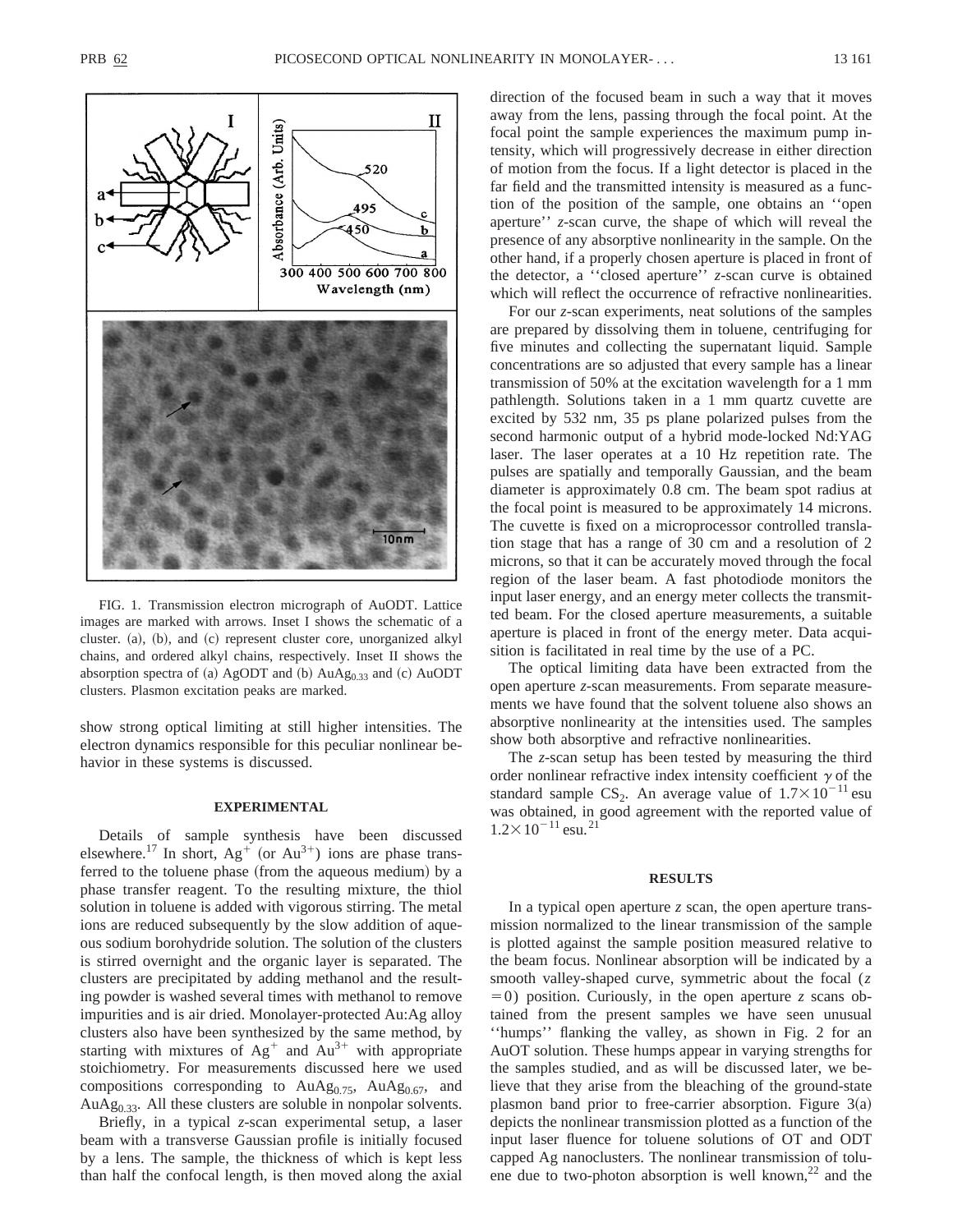

FIG. 2. A typical open aperture  $z$  scan (shown here for AuOT dissolved in toluene) obtained for the metal nanoclusters investigated. The ''humps'' seen flanking the valley arise from the bleaching of the ground-state plasmon band.

nonlinearity we observed for pure toluene is shown in the figures ("transmittance" here is identical to the normalized open aperture transmission). It is obvious from the figure that



FIG. 3. Optical limiting in the clusters  $(a)$  Ag,  $(b)$  Au, and  $(c)$ Au $Ag<sub>0.75</sub>$ , dissolved in toluene. Open circles show limiting in pure toluene. Solid circles are for ODT capped clusters while triangles are for OT capped clusters.



FIG. 4. Open aperture *z* scans of the three MPAC samples, AuAg<sub>0.75</sub>, AuAg<sub>0.33</sub>, and AuAg<sub>0.67</sub>, dissolved in toluene. In the actual experimental setup, scans start at the negative *z* side and end at the positive *z* side. For  $AuAg<sub>0.33</sub>$  and  $AuAg<sub>0.67</sub>$  the net transmission has increased after laser irradiation, indicating that photodamage has occurred.

octanethiol capped clusters show a better limiting than octadecanethiol capped clusters. Similarly, Fig.  $3(b)$  shows the limiting behavior of AuOT and AuODT (here the input laser fluence range has been extended to 10  $J \text{ cm}^{-2}$ ), and the former is again found to have a better limiting efficiency. Furthermore, in both cases the ODT samples show a tendency for saturation of limiting at higher fluences, whereas such a trend is not equally obvious for the OT samples. A careful comparison of Figs.  $3(a)$  and  $3(b)$  shows that the limiting capability of Ag nanoclusters is somewhat better than that of the Au nanoclusters by virtue of their early onset of limiting and larger reduction in transmittance. The onset of limiting occurs around an input fluence of 0.1 J cm<sup>-2</sup>; this value compares favorably with that observed in polymerstabilized nanocrystalline Ag and  $Ag<sub>2</sub>S$  particles under nanosecond excitation.<sup>23</sup>

To investigate the effect of MPAC composition on the nonlinearity, we carried out measurements on the limiting behavior of Au:Ag alloy nanoclusters prepared with different Ag mole fractions of 0.33, 0.67, and 0.75, respectively. Figure 3(c) shows the results obtained for  $AuAg<sub>0.75</sub>$ , the cluster containing the highest mole fraction of Ag. In terms of the reduction in transmission achieved, the limiting efficiency is found to be less as compared to the pure Au or Ag clusters. The open aperture *z* scans obtained for the three MPAC samples are shown in Fig. 4. Asymmetric curves have been obtained for  $AuAg<sub>0.67</sub>$  and  $AuAg<sub>0.33</sub>$ , which indicate probable photofragmentation of these two clusters at the laser intensities used.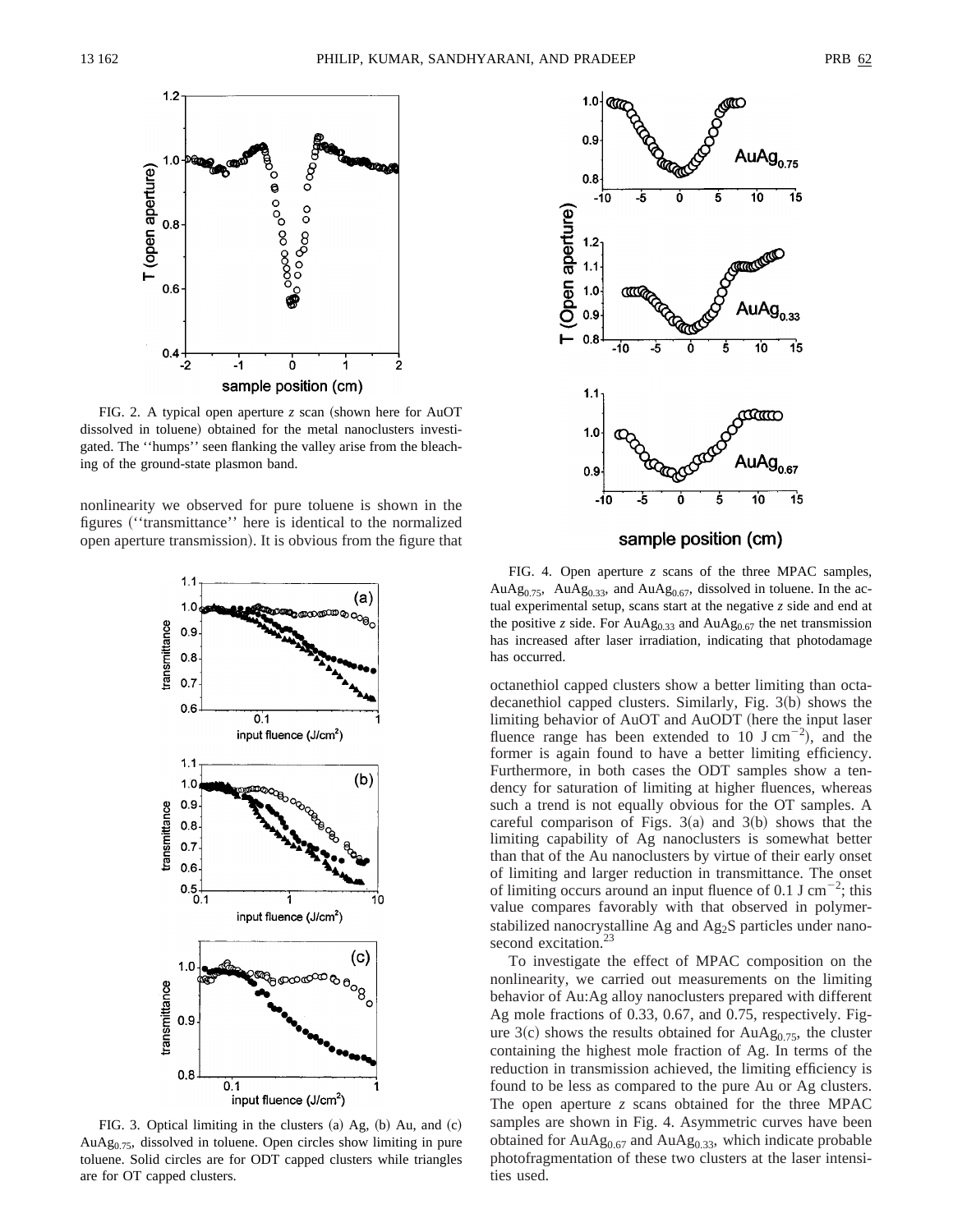

FIG. 5. Closed aperture *z* scan of AuOT dissolved in toluene.

Figure 5 shows a typical closed aperture *z* scan, obtained for AuOT in toluene. The peak-valley structure of the curve is a clear indication of a negative refractive nonlinearity exhibited by the medium.<sup>21</sup> All samples have given the same kind of closed aperture *z* scans.

#### **DISCUSSION**

As noted before, the plasmon band of metal nanoclusters arises from the oscillations of the free electrons in the conduction band which occupy energy states near the Fermi level. Mie theory, $^{24}$  and its modified form, Maxwell-Garnett theory,  $2,8,9$  have considered the effects of particle size on the plasmon band. These theories have predicted and it has been experimentally confirmed that the peak position shifts to the red and the band broadens as the size of the nanoparticles increases. However, it is the curious fact that the surface plasmon band is sensitive to laser excitation that makes metal nanoclusters particularly suitable for nonlinear optical applications. For example, recent investigations have shown that strong, broadband transient absorption occurs in  $\text{gold}^{25}$ and silver $^{26}$  nanoclusters on a subpicosecond time scale when excited with a uv or visible laser pulse. The excited electron ("hot" electron) dynamics has been probed in detail for gold,<sup>25</sup> silver,<sup>26</sup> and gold-silver alloy<sup>27</sup> nanoclusters. The same has been investigated also by picosecond transient grating spectroscopy28 and femtosecond transient absorption spectroscopy.<sup>29</sup> A general understanding as to the dynamics of electron relaxation in excited metal nanoparticles has been arrived at as a result of these investigations.

In brief, a laser pulse can cause an interband or intraband electron transition in the metal nanoparticle system, depending on the excitation wavelength and intensity. The electrons thus excited are free carriers possessing a whole spectrum of energies, both kinetic and potential, immediately after the absorption. The potential energies are those of the formerly unoccupied and occupied states within the conduction band. This excitation leads to a bleach, or reduction in intensity, of the ground-state plasmon band that is almost synchronous with the primary photon absorption (which occurs at the "zero time"). However, this process is also accompanied by the nascent excited state showing a transient absorption spectrum that is considerably broadened due to the nature of freecarrier absorption. Now the hot electrons will exchange energy with each other to form an ''internally thermalized distribution.'' It is shown that this electron-electron coupling

occurs within 600 fs for thin gold films<sup>30</sup> and 500 fs for 15 nm gold nanoparticles.<sup>27</sup> After electron thermalization and partly during that process, electrons lose their energy further by externally thermalizing with the lattice. This process occurs through electron-phonon interactions, which has been studied extensively for bulk metals. $31$  The thermalization time for the electronic gas through electron-phonon coupling is measured to be 2–3 ps for bulk gold, $32$  and an almost identical time of 2.5 ps has been obtained for 15 nm gold nanoparticles. $25$  This electron thermalization with the lattice is synchronous with a substantial recovery of the groundstate plasmon absorption band, so that the fast phase of the transient absorption scenario is over within a few picoseconds from the point of laser excitation.

Because of the phonon-phonon relaxation processes that follow, thermal energy will be dumped into the solvent causing the dielectric or surrounding medium to change, thereby influencing the plasmon resonance frequency of the nanoclusters. The result is that the full recovery of the groundstate plasmon band is delayed further. Kamat *et al.*<sup>26</sup> reports the lifetime of this slow component to be  $\sim$ 90 ps for 40–60 nm diameter silver colloids. Ahmadi *et al.*<sup>25</sup> found a lifetime of  $>50$  ps for the lattice phonons in 15 nm gold nanoparticles, which is also in agreement with the results of the nonlinear optical studies of gold nanoparticles by Heilweil and Hochstrasser.<sup>28</sup> Thus, the broadband transient absorption that gains control at zero time subsides within about 100 ps giving way to the complete recovery of the bleached spectrum.

In addition to transient absorption, the possibility of photoejection of electrons also should be considered as a contributing factor leading to optical limiting in nanoclusters. This is an ultrafast phenomenon, which usually occurs by a two-photon or multiphoton absorption process,  $26$  since the pump-laser photons in the visible spectral region are usually not energetic enough for monophotonic electron ejection. Because of the lower density of states in the conduction band of metal nanoparticles, photoemission of electrons into the solvents can be significantly enhanced compared to that in the bulk material. Some of the ejected electrons undergo quick recombination, but the rest will accumulate at or near the cluster surface charging them electrically. This in turn causes them to disintegrate and form smaller size particles, particularly if the clusters are large in size. Additional confirmation to such photofragmentation of clusters has been obtained from TEM images and post-excitation absorption spectra. $26$  (It may be noted here that thiol capped clusters are rather stable. The Au-S bond energy is of the order of 100 kCal/mol (Ref. 33) and monolayer desorption starts only around  $270^{\circ}$ C,<sup>17</sup> which means that the monolayers protect the clusters fairly well. Nevertheless, photofragmentation of the core does not necessarily get inhibited by the presence of monolayers). From transient absorption studies in Ag nanoclusters, Kamat *et al.*<sup>26</sup> have proposed the existence of a transient state  $Ag^+e^-$  that exists before fragmentation. This is essentially an aggregate of smaller clusters and trapped electrons distributed close to each other, which is generated in a photoinduced intraparticle charge separation process. They have observed that a supplementary long-lived (peaking in 1.5 ns), broad absorption in the visible and infrared wavelengths is being exhibited by the excited Ag nanoclus-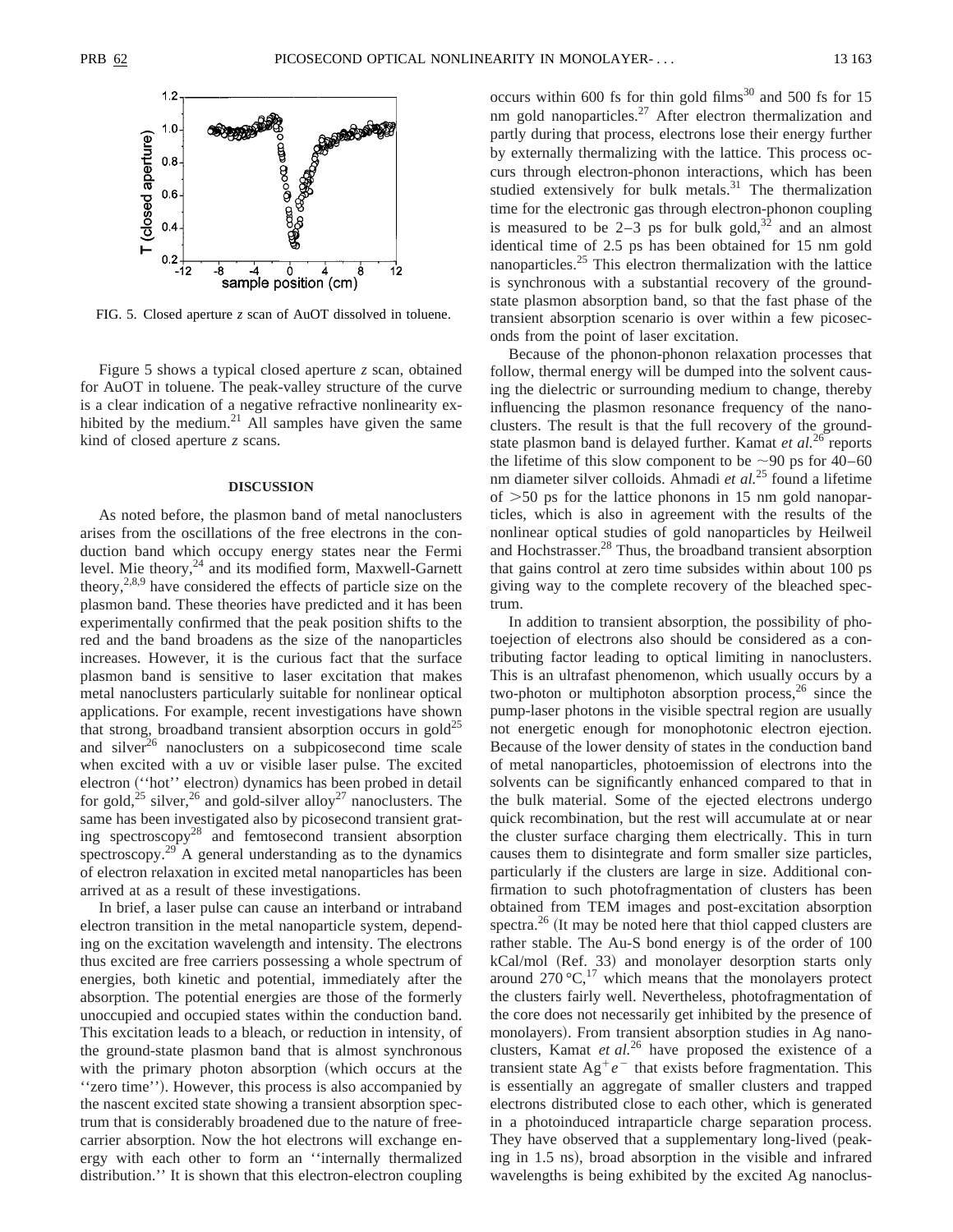

FIG. 6. Electron dynamics in the metal nanoclusters. Upward arrows represent plasmon absorption or free-carrier absorption, as applicable (see text). Downward arrows represent electronphonon relaxation. *c*: multiphoton-induced electron ejection (ultrafast), *t*: transient state formation ( $\sim$  nanoseconds), and *f*: fragmentation.

ters, which they assign to this intermediate state (it is well known that aggregation of small Ag particles leads to a broad plasmon absorption band across the entire visible spectrum<sup>2</sup>). Its time constant of 1.5 ns gives the time frame with which chemical and physical changes occur in the parent Ag cluster following the photoejection of electrons to form the transient intermediate. Similar photoinduced redox processes have been proposed to be responsible for the optical limiting of 532/355 nm 30 ps laser pulses in AgBr nanosols also, which were comprised of 60 Å particles.

It is possible to explain the optical nonlinearity exhibited by the present metal nanoclusters on the basis of their rather complex excited-state dynamics discussed so far. From the femtosecond transient absorption studies conducted by Link *et al.*, <sup>27</sup> we note that the general mechanisms and timescales for electron cooling in Au:Ag alloy nanoclusters are essentially similar to those in pure Au and Ag nanoclusters. In particular, we have realized in the course of these experiments that metal nanoclusters belong to a group of materials where saturable absorption<sup>35</sup>  $(SA)$  and reverse saturable absorption<sup>36</sup>  $(RSA)$  happen at the same pump wavelength for different pump intensities. Here the mechanism is as follows: the bleach of the ground-state plasmon band occurring at moderate intensities is an SA process that results in an increase of optical transmission; on the other hand, the transient absorption (caused by free carriers) which becomes significant for increased pump intensities is phenomenologically similar to an RSA process leading to a reduced transmission. Numerical simulations of a reverse process, i.e., the changeover of a nonlinear absorber from an RSA regime to an SA regime for increased pump intensities, have been carried out earlier by Hughes and Wherret,  $37$  and Deng *et al.*<sup>38</sup> The circumstance for these studies is the fact that at very high intensities even the excited-state absorption that causes RSA can saturate, thus limiting the dynamic range of the optical limiter. Such behavior has been demonstrated experimentally also, by exciting the laser dye HITCl (  $1,1',3,3,3',3'$ -hexamethylindotricarbocyanine iodide) at 532 nm far away from its absorption peak of 740 nm.<sup>39</sup> However in the present case, the change is from an SA to RSA regime for our samples, since they are excited close to their absorption peaks. Within the pump intensities employed, we did not see a further change-over to the SA regime. It may also be mentioned here that media exhibiting intensity-dependent SA and RSA at the same wavelength have interesting other applications like efficient laser pulse narrowing<sup>40</sup> as well.

In this context, the advantage of an *z*-scan measurement is that it can separate the intensity dependent SA and RSA ''spatially,'' as becomes evident from Fig. 2. When the sample is far away from the focal point, the pump intensity is too weak to induce any nonlinearity and the transmittance is equal to unity. As the sample is moved further towards the focus the intensity is increased so that ground-state plasmon bleach (resulting in SA) occurs; hence more light is transmitted and the transmittance becomes higher than unity. Still higher pump intensities will be seen by the sample as it nears the  $z=0$  position (focal point), and free carrier absorption dominates in this region (resulting in RSA) causing limiting; hence less light is transmitted and the transmittance falls drastically to values less than unity. The increase in transmittance from unity followed by a decrease will make a local ''hump'' in the curve, as seen in the present case.

In view of these, a scheme for electron dynamics as presented in Fig. 6 can be considered. Picosecond laser excitation of the present thiol capped Ag, Au and alloy nanoclusters at 532 nm results in an intraband electron excitation within the conduction band, leading to a ground-state plasmon bleach. This is accompanied by broadband transient absorption by the free carriers in a subpicosecond time scale. In addition, there is the possibility that multiphoton induced electron ejection will generate electron-hole pairs in the nanoparticle structure, resulting in strong free-carrier absorp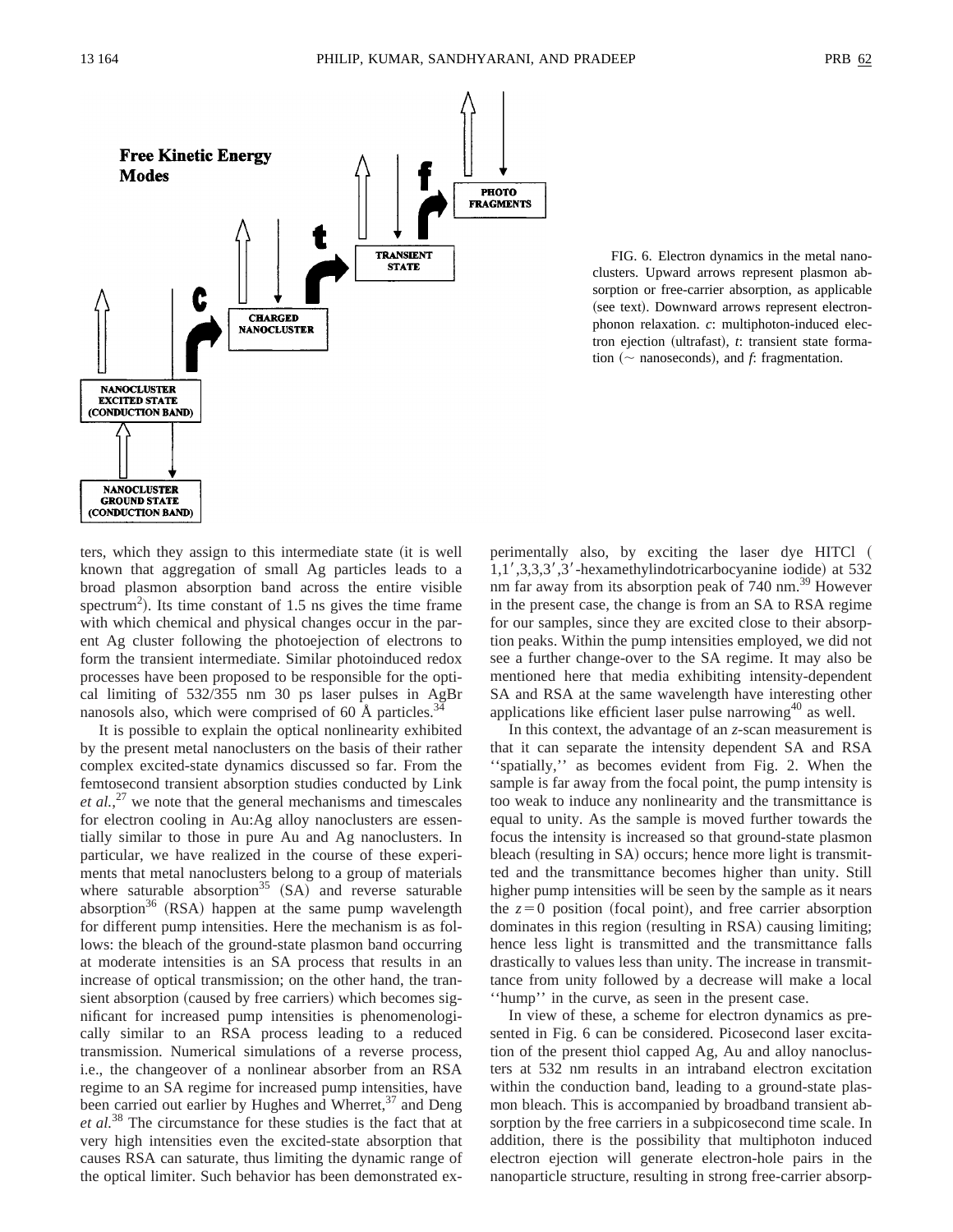tion again in the subpicosecond time domain. Both the above mechanisms should contribute to the nonlinear absorption exhibited by these samples. The consistently enhanced limiting efficiency of octanethiol capped nanoclusters which is evident from Figs. 2 and 3 reveals that the capping material also plays a role in determining the optical nonlinearity of the nanocluster system. Presently the exact role of the ligand monolayer is not very clear: it may be that its presence actually modifies the nonlinearity of the cluster core; it is also possible that it is only passively adding its own nonlinearity to that of the core material. Figure  $3(c)$  shows limiting in the alloy nanocluster  $AuAg<sub>0.75</sub>$  which is found to be not so efficient as in the pure metal clusters. It may be noted here that in general, ligand protected alloy clusters are thermally more stable than their monometal counterparts, but however, the presence and proportion of certain metals will enhance stability (e.g.,  $\overrightarrow{Ag}$ ) while others cause instability (e.g., Cu).<sup>41</sup> In view of this, our open aperture *z*-scan results shown in Fig. 4 are an indication towards the photostability of Au:Ag MPAC's. Au $\text{Ag}_{0.75}$  gives a symmetric curve about the focal position showing proper recovery of the linear transmission after experiencing intense irradiation at the beam focus. However, the other two samples  $(AuAg<sub>0.67</sub>$  and  $AuAg<sub>0.33</sub>)$ give unsymmetric curves indicating that their net transmission actually increases after laser irradiation, which is an obvious signature of photochemical change. Moreover, this increase is a maximum in  $AuAg<sub>0.33</sub>$ , which is the sample containing the minimum Ag mole fraction in the present lot of samples. All samples have been irradiated by 60 mJ, 35 ps laser pulses at a 10 Hz repetition rate for about four minutes. This result proves that although the pure metal Au and Ag nanoclusters are quite photostable, in the MPAC form the stability of Au:Ag depends on the Ag mole fraction. We believe that as compared to the monometal clusters, electron ejection and subsequent photofragmentation occurs more strongly in the MPAC's probably leading even to cluster dissolution. It is possible that the MPAC stability is related to the spatial distribution of the metals in the cluster core. MPAC's are in general partially surface segregated in structure, and the more nobler metals tend to prefer nonsurface sites.<sup>42</sup> For example, in an AuAg<sub>0.4</sub> MPAC core, approximately 60% of the surface sites were found to be occupied by Ag atoms.<sup>41</sup> The question of whether it is possible to lay out the constituent metals in an MPAC in a chosen pattern over the core surface, and whether better stabilities can be achieved in this way, can perhaps open a number of interesting synthetic possibilities. The samples also display a negative refractive nonlinearity revealed by their peak-valley type closed aperture *z* scans as shown in Fig. 5. This is a direct consequence of the electron-phonon relaxation in the medium, which is a nonradiative process. The immediate vicinity of the irradiated volume is heated up leading to a reduction in the local refractive index, resulting in the selfdefocusing of the beam.

It is appropriate to mention here that free-carrier absorption in Ag is considered to be the cause for strong nanosecond optical limiting found in  $Ag<sub>2</sub>S/CdS$  nanocomposites of 10 nm diameter, $43$  and polymer-protected nanocrystalline Ag metal and  $Ag_2S$  particles of 6 nm diameter.<sup>23</sup> There are other reports also, where the optical limiting thresholds for silver containing metal-halide clusters and nanosols are found to be substantially lower than those of the benchmark materials fullerenes and metallophthalocyanines.<sup>11,34</sup> Our studies reveal that under picosecond laser excitation monolayer protected gold nanoclusters show an optical limiting efficiency that is of the same order as their silver counterparts. Results obtained from our recent nanosecond excitation studies<sup>44</sup> also lead to the same conclusion, and in addition, the optical limiting efficiencies are found to be higher in this case, as can be expected for RSA materials. In any case, a significant advantage of nanoclusters over conventional limiters is that the transient absorption spectrum is much broader and the process is an ultrafast phenomenon. This time factor has a particular significance: for those organic and organometallic limiters depending on triplet-triplet absorption, the intersystem crossing time can be as large as hundreds of picoseconds, thereby restricting the efficient application of their RSA to the limiting of comparatively longer (nanosecond and subnanosecond) laser pulses. On the other hand, with their broadband transient absorption manifest in femtosecond timescales, properly engineered nanoclusters can be expected to become the generation optical limiters developed for femtosecond laser pulses in the future.

#### **CONCLUSION**

Picosecond optical nonlinearity in octanethiol and octadecanethiol capped gold, silver and gold-silver alloy nanoclusters has been investigated by the *z*-scan technique. At comparatively lower pump intensities the ground-state plasmon bleach leads to a saturated absorption, and at higher intensities strong optical limiting is observed due to free-carrier absorption. The limiting efficiency is found to be of the same order in both Au and Ag clusters. Their photostability is found to be good. It is observed that octanethiol capping yields a better limiting as compared to octadecanethiol capping in both media. A comparatively weaker limiting is observed in the Au:Ag alloy nanoclusters, and it is found that the stoichiometry of the Au:Ag MPAC affects its photostability. Results indicate that among alloy clusters those with a higher Ag mole fraction are more photostable. The freecarrier absorption being broadband in nature and almost synchronous with the primary absorption, metal nanoclusters have tremendous potential to be developed into a class of ultrafast, broadband optical limiters. Furthermore, since the bleach recovery of the ground-state plasmon band is generally in the order of picoseconds, they can also be used as fast optical switches.

### **ACKNOWLEDGMENTS**

The authors thank Vinod Kumarappan and M. Krishnamoorthy for writing the data acquisition software. R.P. wishes to thank the management of Sacred Heart College, Thevara, Cochin for the grant of a post-doctoral study leave. T.P. acknowledges financial support from the Department of Science and Technology, Government of India, for supporting his research program on monolayers. N.S. acknowledges financial support from the Council of Scientific and Industrial Research.